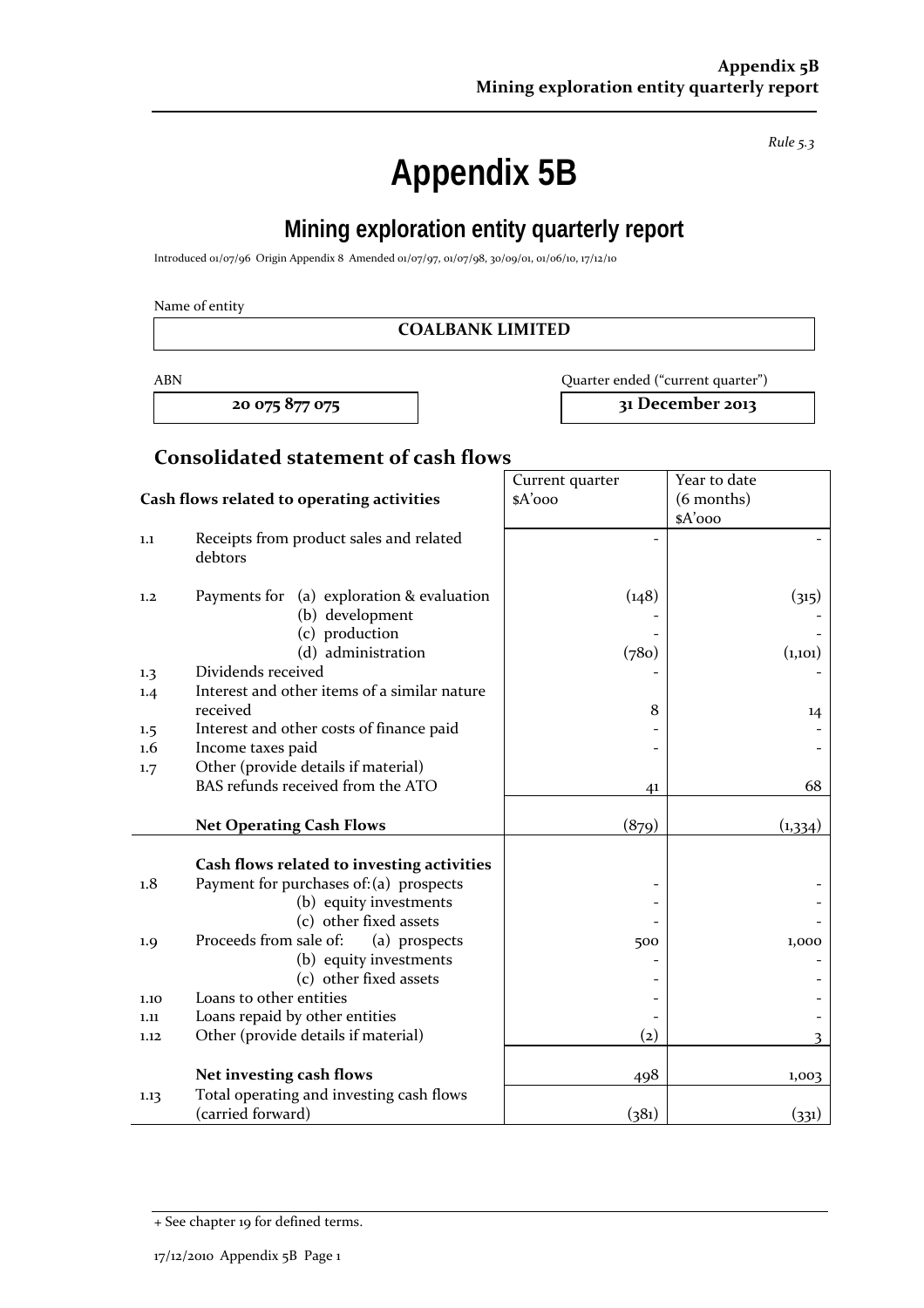| 1.13 | Total operating and investing cash flows      | (381)                    | (331) |
|------|-----------------------------------------------|--------------------------|-------|
|      | (brought forward)                             |                          |       |
|      |                                               |                          |       |
|      | Cash flows related to financing activities    |                          |       |
| 1.14 | Proceeds from issues of shares, options, etc. |                          |       |
| 1.15 | Proceeds from sale of forfeited shares        |                          |       |
| 1.16 | Proceeds from borrowings                      |                          |       |
| 1.17 | Repayment of borrowings                       |                          |       |
| 1.18 | Dividends paid                                |                          |       |
| 1.19 | Other (provide details if material)           |                          |       |
|      | Payment for company transaction               |                          |       |
|      | Share issue expenses                          |                          |       |
|      | Net financing cash flows                      | $\overline{\phantom{0}}$ |       |
|      |                                               |                          |       |
|      | Net increase (decrease) in cash held          | (381)                    | (331) |
|      |                                               |                          |       |
| 1.20 | Cash at beginning of quarter/year to date     | 958                      | 908   |
| 1,21 | Exchange rate adjustments to item 1.20        |                          |       |
| 1.22 | Cash at end of quarter                        | 577                      | 577   |
|      |                                               |                          |       |

**Payments to directors of the entity and associates of the directors Payments to related entities of the entity and associates of the related entities**

|      |                                                                  | Current quarter<br>\$A'ooo |     |
|------|------------------------------------------------------------------|----------------------------|-----|
| 1.23 | Aggregate amount of payments to the parties included in item 1.2 |                            | 230 |
| 1.24 | Aggregate amount of loans to the parties included in item 1.10   |                            |     |
|      |                                                                  |                            |     |

1.25 Explanation necessary for an understanding of the transactions Outstanding directors fees which had been accruing since 1 April 2012 were paid in the current quarter.

### **Non‐cash financing and investing activities**

2.1 Details of financing and investing transactions which have had a material effect on consolidated assets and liabilities but did not involve cash flows

Nil

2.2 Details of outlays made by other entities to establish or increase their share in projects in which the reporting entity has an interest

Nil

<sup>+</sup> See chapter 19 for defined terms.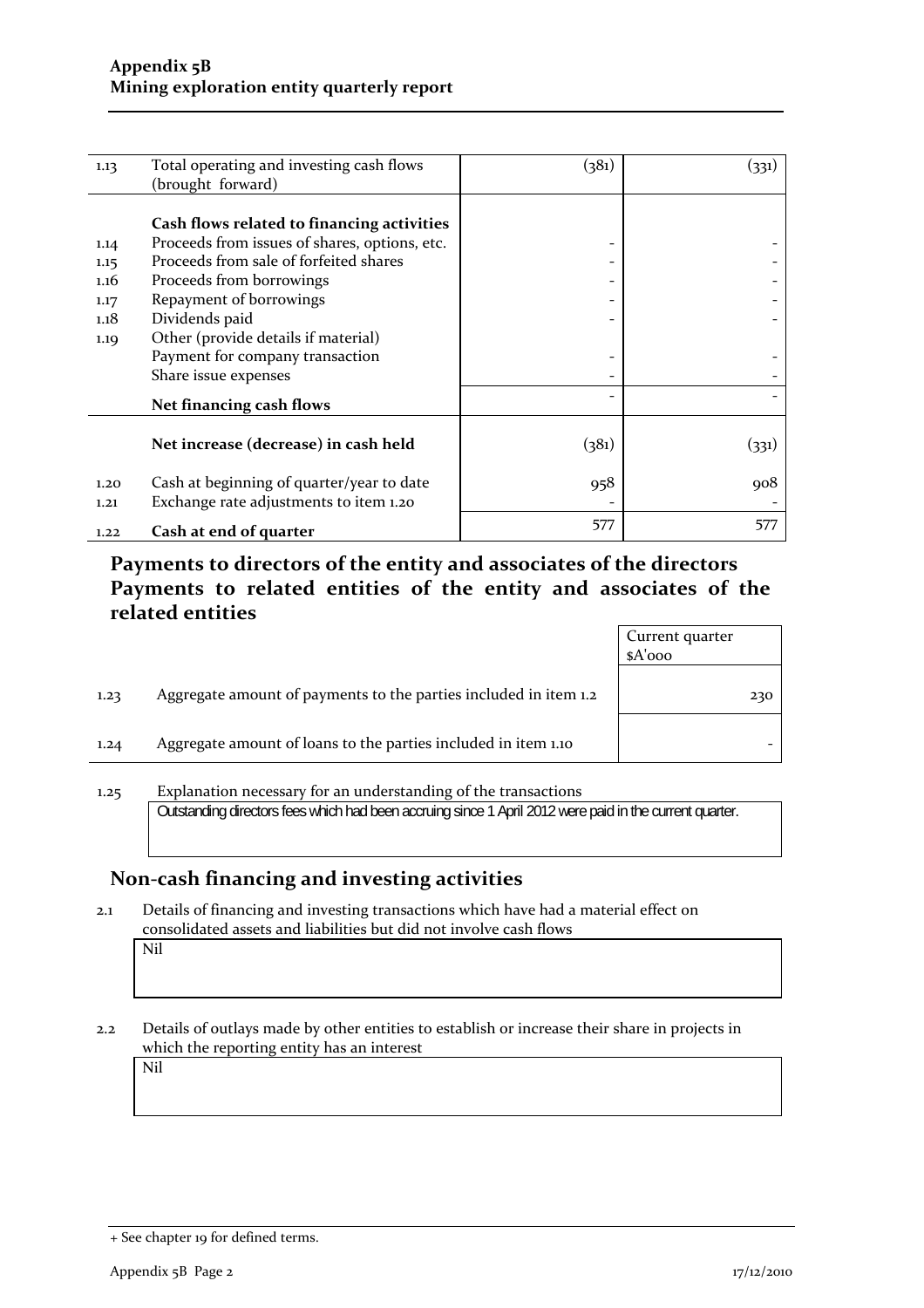$\sim$ 

### **Financing facilities available**

*Add notes as necessary for an understanding of the position.*

|     |                             | Amount available | Amount used |
|-----|-----------------------------|------------------|-------------|
|     |                             | $A'$ 000         | $A'$ 000    |
| 3.1 | Loan facilities             | Nil              | Nil         |
| 3.2 | Credit standby arrangements | Nil              | Nil         |

## **Estimated cash outflows for next quarter**

|     |                            | $A'$ 000 |
|-----|----------------------------|----------|
| 4.1 | Exploration and evaluation | 147      |
| 4.2 | Development                |          |
| 4.3 | Production                 |          |
| 4.4 | Administration             | 303      |
|     | <b>Total</b>               | 450      |
|     |                            |          |

# **Reconciliation of cash**

|     | Reconciliation of cash at the end of the quarter (as<br>shown in the consolidated statement of cash flows)<br>to the related items in the accounts is as follows. | Current quarter<br>$A'$ 000 | Previous quarter<br>$A'$ 000 |
|-----|-------------------------------------------------------------------------------------------------------------------------------------------------------------------|-----------------------------|------------------------------|
| 5.1 | Cash on hand and at bank                                                                                                                                          | 305                         | 30                           |
| 5.2 | Deposits at call                                                                                                                                                  | 272                         | 928                          |
| 5.3 | Bank overdraft                                                                                                                                                    |                             |                              |
| 5.4 | Other (provide details)                                                                                                                                           |                             |                              |
|     | Total: cash at end of quarter (item 1.22)                                                                                                                         | 577                         | 958                          |

#### **Changes in interests in mining tenements**

|     |                                                 | Tenement            | Nature of interest | Interest at | Interest at              |
|-----|-------------------------------------------------|---------------------|--------------------|-------------|--------------------------|
|     |                                                 | reference           | (note (2))         | beginning   | end of                   |
|     |                                                 |                     |                    | of quarter  | quarter                  |
| 6.1 | Interests in mining                             | EPC <sub>2241</sub> | Wholly owned       | $100\%$     |                          |
|     | tenements<br>relinquished, reduced<br>or lapsed | EPC <sub>2240</sub> | Wholly owned       | $100\%$     |                          |
|     |                                                 | EPC <sub>2056</sub> | Wholly owned       | $100\%$     |                          |
|     |                                                 | EPC <sub>2359</sub> | Wholly owned       | $100\%$     |                          |
|     |                                                 | EPM11980            | Wholly owned       | $100\%$     |                          |
|     |                                                 | EPM17850            | Wholly owned       | $100\%$     | -                        |
|     |                                                 | EPM18325            | Wholly owned       | $100\%$     | -                        |
|     |                                                 | EPM19537            | Wholly owned       | $100\%$     | $\overline{\phantom{0}}$ |

<sup>+</sup> See chapter 19 for defined terms.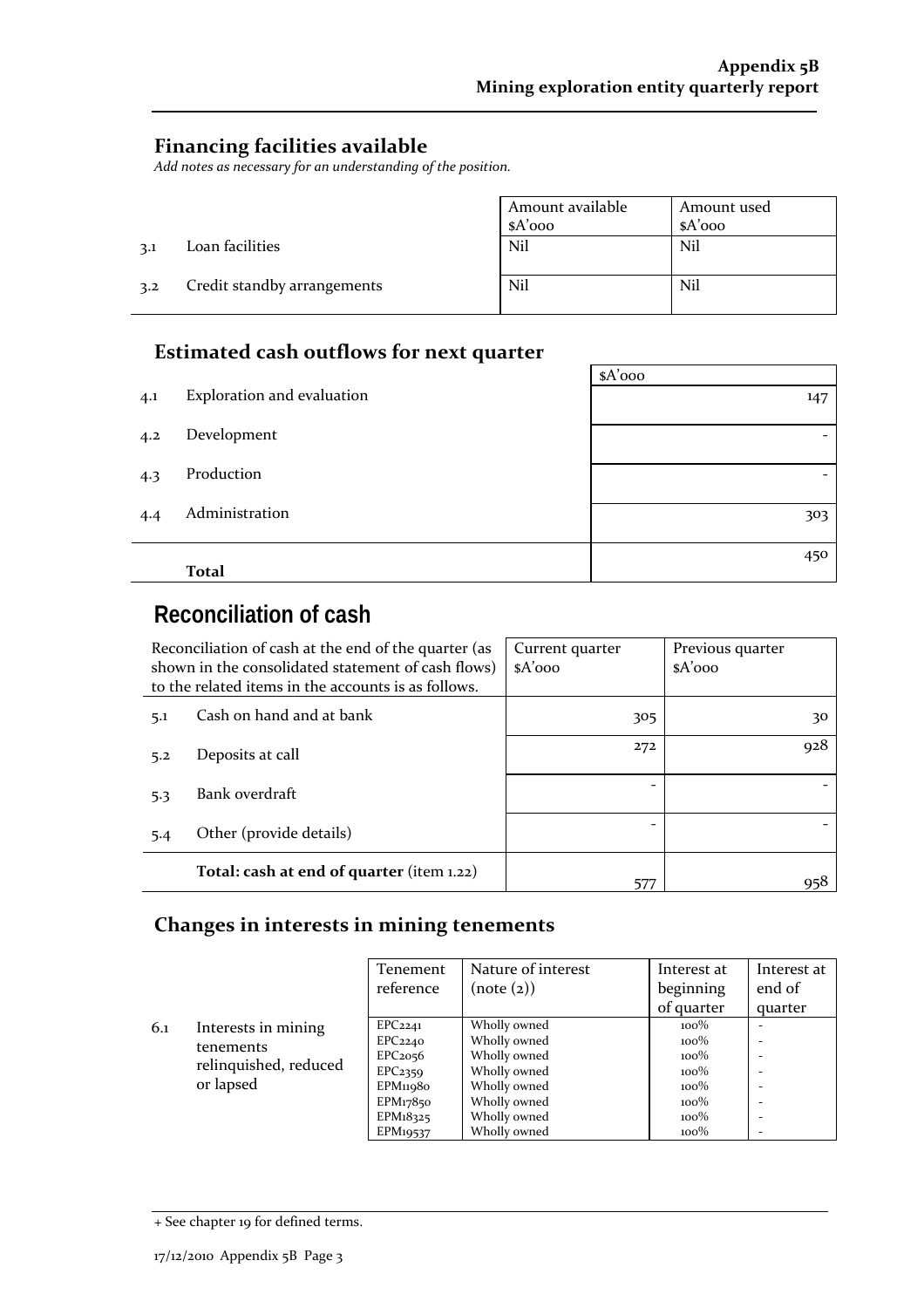#### **Appendix 5B Mining exploration entity quarterly report**

| 6.2<br>Interests in mining<br>tenements acquired or<br>increased | EPC <sub>2376</sub> | Wholly owned | - | $100\%$ |
|------------------------------------------------------------------|---------------------|--------------|---|---------|
|------------------------------------------------------------------|---------------------|--------------|---|---------|

<sup>+</sup> See chapter 19 for defined terms.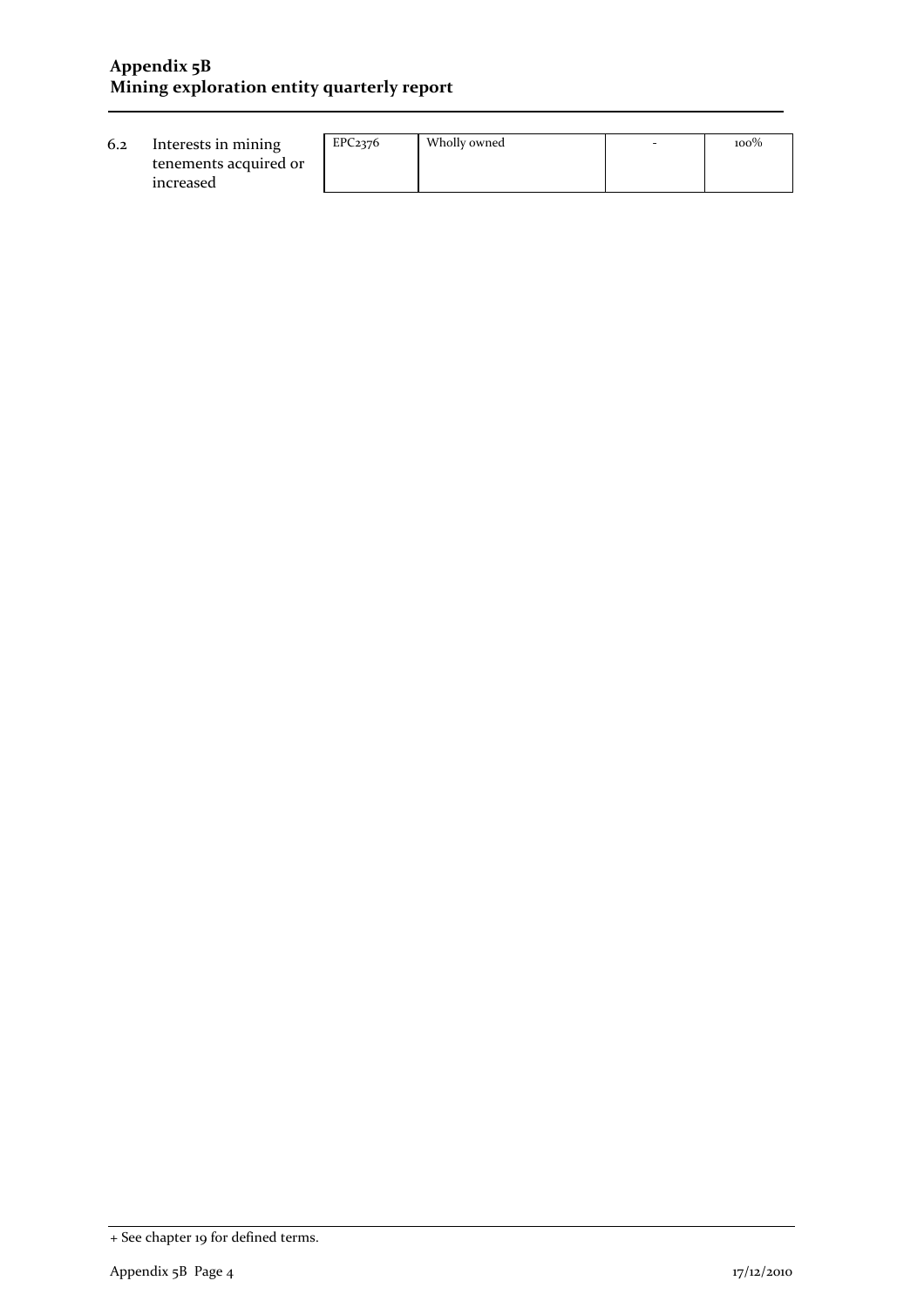#### **Issued and quoted securities at end of current quarter**

*Description includes rate of interest and any redemption or conversion rights together with prices and dates.*

|      |                               | Total number | Number      | Issue price per | Amount paid up    |
|------|-------------------------------|--------------|-------------|-----------------|-------------------|
|      |                               |              | quoted      | security (see   | per security (see |
|      |                               |              |             | note 3) (cents) | note 3) (cents)   |
| 7.1  | Preference                    | N/A          |             |                 |                   |
|      | <sup>+</sup> securities       |              |             |                 |                   |
|      | (description)                 |              |             |                 |                   |
| 7.2  | Changes during                |              |             |                 |                   |
|      | quarter                       |              |             |                 |                   |
|      | (a) Increases                 |              |             |                 |                   |
|      | through issues                |              |             |                 |                   |
|      | (b) Decreases                 |              |             |                 |                   |
|      | through returns of            |              |             |                 |                   |
|      | capital, buy-backs,           |              |             |                 |                   |
|      | redemptions                   |              |             |                 |                   |
| 7.3  | +Ordinary                     | 853,958,015  | 853,958,015 | Fully paid      | Fully paid        |
|      | securities                    |              |             |                 |                   |
|      |                               |              |             |                 |                   |
| 7.4  | Changes during<br>quarter     |              |             |                 |                   |
|      | (a) Increases                 | 8,250,000    | 8,250,000   | o cents         | Fully paid        |
|      | through issues                |              |             |                 |                   |
|      | (b) Decreases                 |              |             |                 |                   |
|      | through returns of            |              |             |                 |                   |
|      | capital, buy-backs            |              |             |                 |                   |
| 7.5  | <sup>+</sup> Convertible debt | $\mathbf 1$  |             | \$2,000,000     | N/A               |
|      | securities                    |              |             |                 |                   |
|      | (description)                 |              |             |                 |                   |
|      |                               |              |             |                 |                   |
| 7.6  | Changes during                |              |             |                 |                   |
|      | quarter                       |              |             |                 |                   |
|      | (a) Increases                 | 1            |             | \$2,000,000     | N/A               |
|      | through issues                |              |             |                 |                   |
|      | (b) Decreases                 | 380          |             | 500,000 cents   | N/A               |
|      | through securities            |              |             |                 |                   |
|      | matured, converted            |              |             |                 |                   |
| 7.7  | Options                       |              |             | Exercise price  | Expiry date       |
|      | (description and              |              |             |                 |                   |
|      | conversion factor)            |              |             |                 |                   |
| 7.8  | <b>Issued during</b>          | N/A          |             |                 |                   |
|      | quarter                       |              |             |                 |                   |
| 7.9  | <b>Exercised during</b>       | N/A          |             |                 |                   |
|      | quarter                       |              |             |                 |                   |
| 7.10 | <b>Expired during</b>         | 40,000,000   |             | 25 cents        | 02/09/14          |
|      | quarter                       |              |             |                 |                   |

<sup>+</sup> See chapter 19 for defined terms.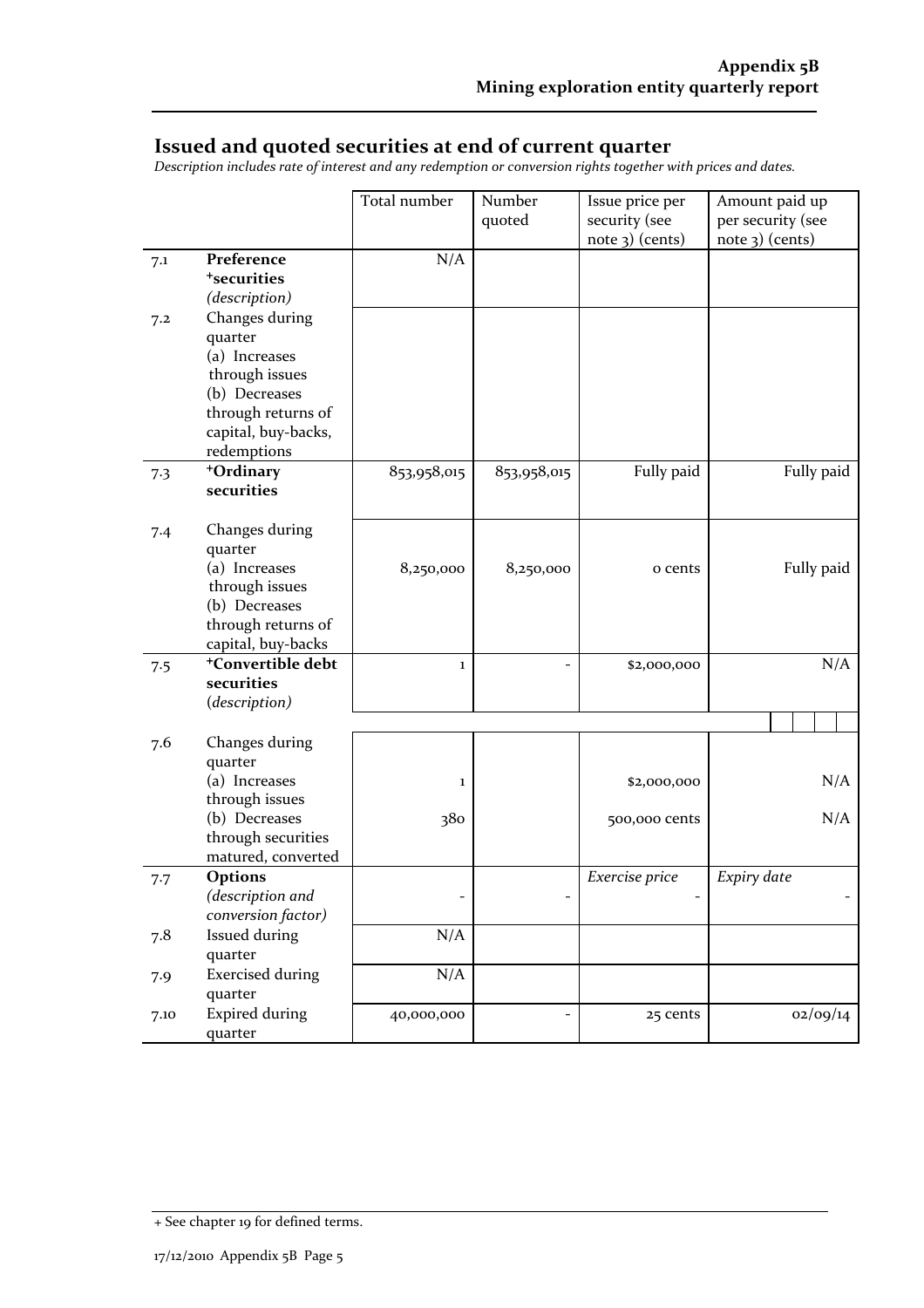| 7.10A | Performance                                                                                                             |                                       |        | Exercise price | Expiry date |
|-------|-------------------------------------------------------------------------------------------------------------------------|---------------------------------------|--------|----------------|-------------|
|       | rights                                                                                                                  | $\overline{\phantom{a}}$              | -      |                |             |
|       | Changes during<br>the quarter<br>(a) Increases<br>through issues<br>(b) Decreases<br>through<br>securities<br>converted | $\overline{\phantom{a}}$<br>8,250,000 | -<br>- |                |             |
| 7.11  | <b>Debentures</b><br>(totals only)                                                                                      |                                       |        |                |             |
| 7.12  | Unsecured<br>notes (totals<br>only)                                                                                     |                                       |        |                |             |

# **Compliance statement**

- 1 This statement has been prepared under accounting policies which comply with accounting standards as defined in the Corporations Act or other standards acceptable to ASX (see note 5).
- 2 This statement does give a true and fair view of the matters disclosed.

 $Sign here:$   $\begin{matrix} \text{heu} & \text{data} \\ \text{Meu} & \text{Data} \\ \text{Sign here:} & \text{Date: } 31 \text{ January } 2014 \end{matrix}$ 

(Company secretary)

Print name: Leni Stanley

## **Notes**

- 1 The quarterly report provides a basis for informing the market how the entity's activities have been financed for the past quarter and the effect on its cash position. An entity wanting to disclose additional information is encouraged to do so, in a note or notes attached to this report.
- 2 The "Nature of interest" (items 6.1 and 6.2) includes options in respect of interests in mining tenements acquired, exercised or lapsed during the reporting period. If the entity is involved in a joint venture agreement and there are conditions precedent which will change its percentage interest in a mining tenement, it should disclose the change of percentage interest and conditions precedent in the list required for items 6.1 and 6.2.

<sup>+</sup> See chapter 19 for defined terms.